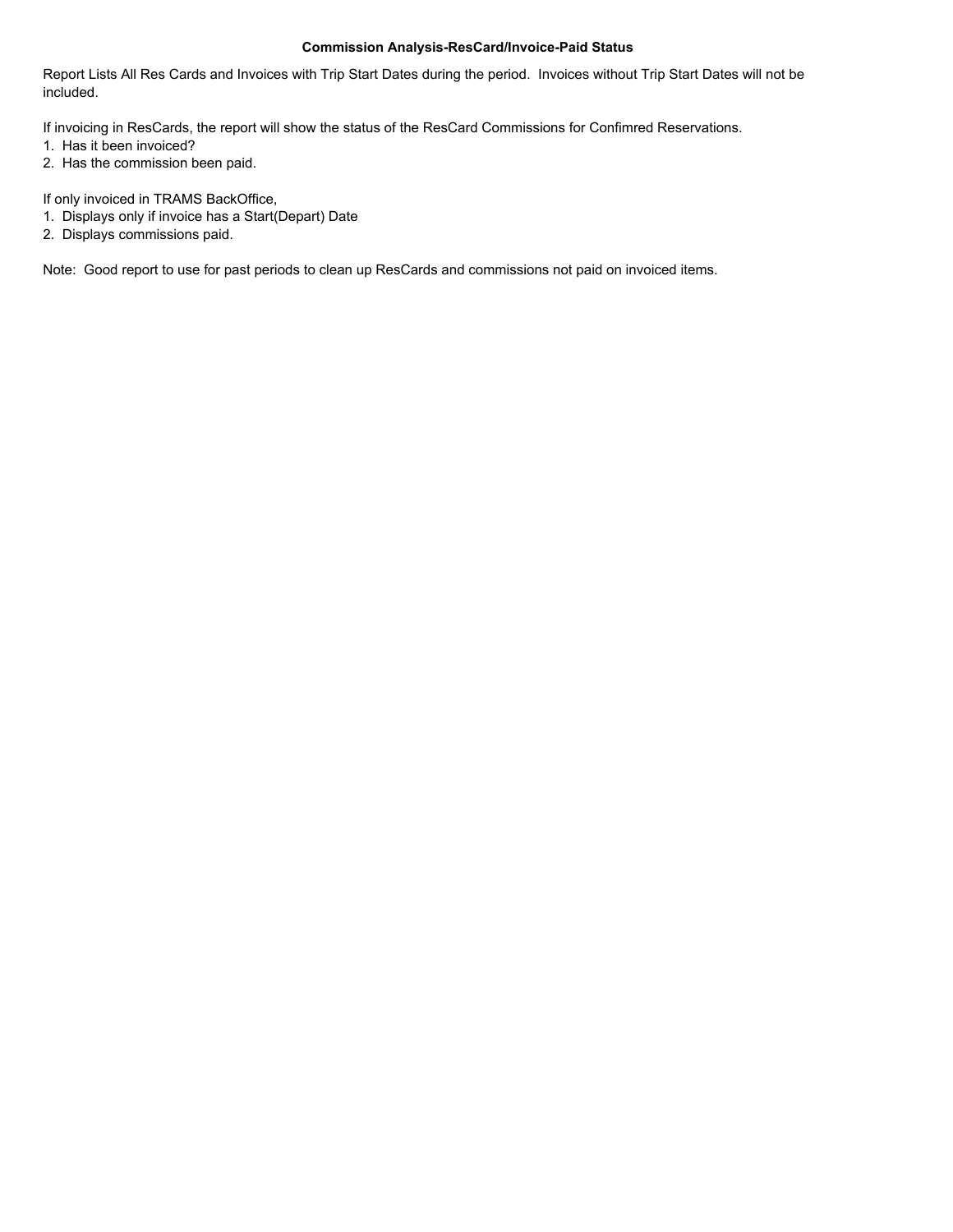From: 1/1/15

|                                          | For All Branches     |                       |                     |                        |                       | To: 5/31/15         |
|------------------------------------------|----------------------|-----------------------|---------------------|------------------------|-----------------------|---------------------|
| Res Card / Invoice #                     | Comm. From           | Comm. Invoiced        | Comm. Not Invoiced  | Comm. Invoiced Or      | Comm. Received        | Total               |
| Month / Year                             | <b>Res Card Only</b> | Thru Res Card         | Thru Res Card       | <b>Booked Thru TBO</b> | Thru TBO              | <b>Difference</b>   |
| Res Card # 10230                         | 2,848.53             | 2,669.03              | 179.50              | .00                    | 2,669.03              | 179.50              |
| Res Card # 10693                         | 11,500.00            | .00                   | 11,500.00           | .00                    | .00                   | 11,500.00           |
| Res Card # 10720                         | 2,609.80             | 2,549.80              | 60.00               | .00                    | 2,549.80              | 60.00               |
| Res Card # 10786<br>Res Card # 10801     | 309.80<br>13,663.00  | 344.70                | $-34.90$<br>356.36  | .00<br>.00             | 344.70                | $-34.90$<br>356.36  |
| Res Card # 10814                         | 1,285.47             | 13,306.64<br>1,283.58 | 1.89                | .00                    | 13,306.64<br>1,283.58 | 1.89                |
| Res Card # 10856                         | 3,931.30             | 3,928.50              | 2.80                | .00                    | 3,928.50              | 2.80                |
| Res Card # 10857                         | 1,330.21             | 1,272.25              | 57.96               | .00                    | 1,272.25              | 57.96               |
| Res Card # 11042                         | 337.20               | 329.70                | 7.50                | .00                    | 329.70                | 7.50                |
| Res Card # 11043                         | 322.20               | 314.70                | 7.50                | .00                    | 314.70                | 7.50                |
| Res Card # 11069                         | 498.80               | 718.30                | $-219.50$           | .00                    | 718.30                | $-219.50$           |
| Res Card # 11123                         | 489.40               | 700.90                | $-211.50$           | .00                    | 700.90                | $-211.50$           |
| Res Card # 11182                         | 1,427.80             | 1,692.00              | $-264.20$           | .00                    | 1,692.00              | $-264.20$           |
| Res Card # 11233                         | 637.20               | .00                   | 637.20              | .00                    | .00                   | 637.20              |
| Res Card # 11252                         | 909.98               | 867.42                | 42.56               | .00                    | 867.42                | 42.56               |
| Res Card # 11299                         | 672.50               | 643.19                | 29.31               | .00                    | 643.19                | 29.31               |
| Res Card # 11302                         | 300.00               | .00                   | 300.00              | .00                    | .00                   | 300.00              |
| Res Card # 11316                         | 3,050.27             | 2,538.41              | 511.86              | .00                    | 2,538.41              | 511.86              |
| Res Card # 11322                         | 127.82               | 31.32                 | 96.50               | .00                    | 31.32                 | 96.50               |
| Res Card # 11330                         | 504.69               | 465.89                | 38.80               | .00                    | 432.09                | 72.60               |
| Res Card # 11428                         | 748.89               | 784.99                | $-36.10$            | .00                    | 784.99                | $-36.10$            |
| Res Card # 11480                         | 207.40               | 205.51                | 1.89                | .00                    | 205.51                | 1.89                |
| Sale Inv. # 263190                       | .00                  | .00                   | .00                 | 29.90                  | .00                   | 29.90               |
| Sale Inv. # 263256<br>Sale Inv. # 263276 | .00<br>.00           | .00<br>.00            | .00<br>.00          | 28.51<br>19.20         | 24.13<br>.00          | 4.38<br>19.20       |
| Sale Inv. # 263441                       | .00                  | .00                   | .00                 | 39.60                  | 32.70                 | 6.90                |
| Sale Inv. # 263614                       | .00                  | .00                   | .00                 | 5.60                   | .00                   | 5.60                |
| January 2015                             |                      |                       |                     |                        |                       | 13,165.21           |
| Res Card # 10771                         | 3,677.22             | .00                   | 3,677.22            | .00                    | .00                   | 3,677.22            |
| Res Card # 10811                         | 48.33                | 34.40                 | 13.93               | .00                    | 34.40                 | 13.93               |
| Res Card # 10853                         | 447.87               | 387.03                | 60.84               | .00                    | 387.03                | 60.84               |
| Res Card # 10979                         | 973.68               | 48.33                 | 925.35              | .00                    | 48.33                 | 925.35              |
| Res Card # 11214                         | 1,364.66             | 1,731.98              | $-367.32$           | .00                    | 1,731.98              | $-367.32$           |
| Res Card # 11261                         | 2,074.43             | 1,958.63              | 115.80              | .00                    | 1,958.63              | 115.80              |
| Res Card # 11266                         | 860.73               | 863.60                | $-2.87$             | .00                    | 863.60                | $-2.87$             |
| Res Card # 11273                         | 118.32               | 114.40                | 3.92                | .00                    | 114.40                | 3.92                |
| Res Card # 11277                         | 56.70                | 81.54                 | $-24.84$            | .00                    | 81.54                 | $-24.84$            |
| Res Card # 11278                         | 66.69                | 95.85                 | $-29.16$            | .00                    | 95.85                 | $-29.16$            |
| Res Card # 11325                         | 397.20               | 54.00                 | 343.20              | .00                    | 54.00                 | 343.20              |
| Res Card # 11332                         | 2,509.70             | 2,725.86              | $-216.16$           | .00                    | 2,725.86              | $-216.16$           |
| Res Card # 11361                         | 216.00               | 216.05                | $-0.05$             | .00                    | 216.05                | $-0.05$             |
| Res Card # 11362<br>Res Card # 11374     | 216.00<br>92.10      | 216.05<br>117.20      | $-0.05$<br>$-25.10$ | .00<br>.00             | 216.05<br>117.20      | $-0.05$<br>$-25.10$ |
| Res Card # 11439                         | 42.40                | .00                   | 42.40               | .00                    | .00                   | 42.40               |
| Res Card # 11451                         | 180.63               | 244.94                | $-64.31$            | .00                    | 244.94                | $-64.31$            |
| Res Card # 11453                         | 149.06               | 42.56                 | 106.50              | .00                    | 42.56                 | 106.50              |
| Res Card # 11481                         | 125.85               | .00                   | 125.85              | .00                    | .00                   | 125.85              |
| Res Card # 11482                         | 92.10                | .00                   | 92.10               | .00                    | .00                   | 92.10               |
| Res Card # 11501                         | 31.09                | 31.09                 | .00                 | .00                    | .00                   | 31.09               |
| Res Card # 11515                         | 272.36               | 150.00                | 122.36              | .00                    | 150.00                | 122.36              |
| Res Card # 11527                         | 110.68               | 67.30                 | 43.38               | .00                    | 67.30                 | 43.38               |
| Res Card # 11528                         | 110.68               | 67.30                 | 43.38               | .00                    | 67.30                 | 43.38               |
| Res Card # 11538                         | 9.81                 | 21.80                 | $-11.99$            | .00                    | 21.80                 | $-11.99$            |
| Res Card # 11539                         | 10.90                | 10.90                 | .00                 | .00                    | .00                   | 10.90               |
| Res Card # 11540                         | 10.90                | 42.32                 | $-31.42$            | .00                    | 42.32                 | $-31.42$            |
| Res Card # 11541                         | 10.90                | 21.80                 | $-10.90$            | .00                    | 21.80                 | $-10.90$            |
| Res Card # 11564                         | 15.90                | 20.90                 | $-5.00$             | .00                    | 20.90                 | $-5.00$             |
| Res Card # 11565                         | 15.90                | 20.90                 | $-5.00$             | .00                    | 20.90                 | $-5.00$             |
| Res Card # 11593<br>Res Card # 11594     | 6.55                 | 11.55                 | $-5.00$             | .00                    | 11.55                 | $-5.00$             |
| Res Card # 11604                         | 6.55<br>38.03        | 11.55                 | $-5.00$<br>6.80     | .00<br>.00             | 11.55                 | $-5.00$<br>6.80     |
|                                          |                      | 31.23                 |                     |                        | 31.23                 |                     |

12/12/15 4:49:54PM Page 1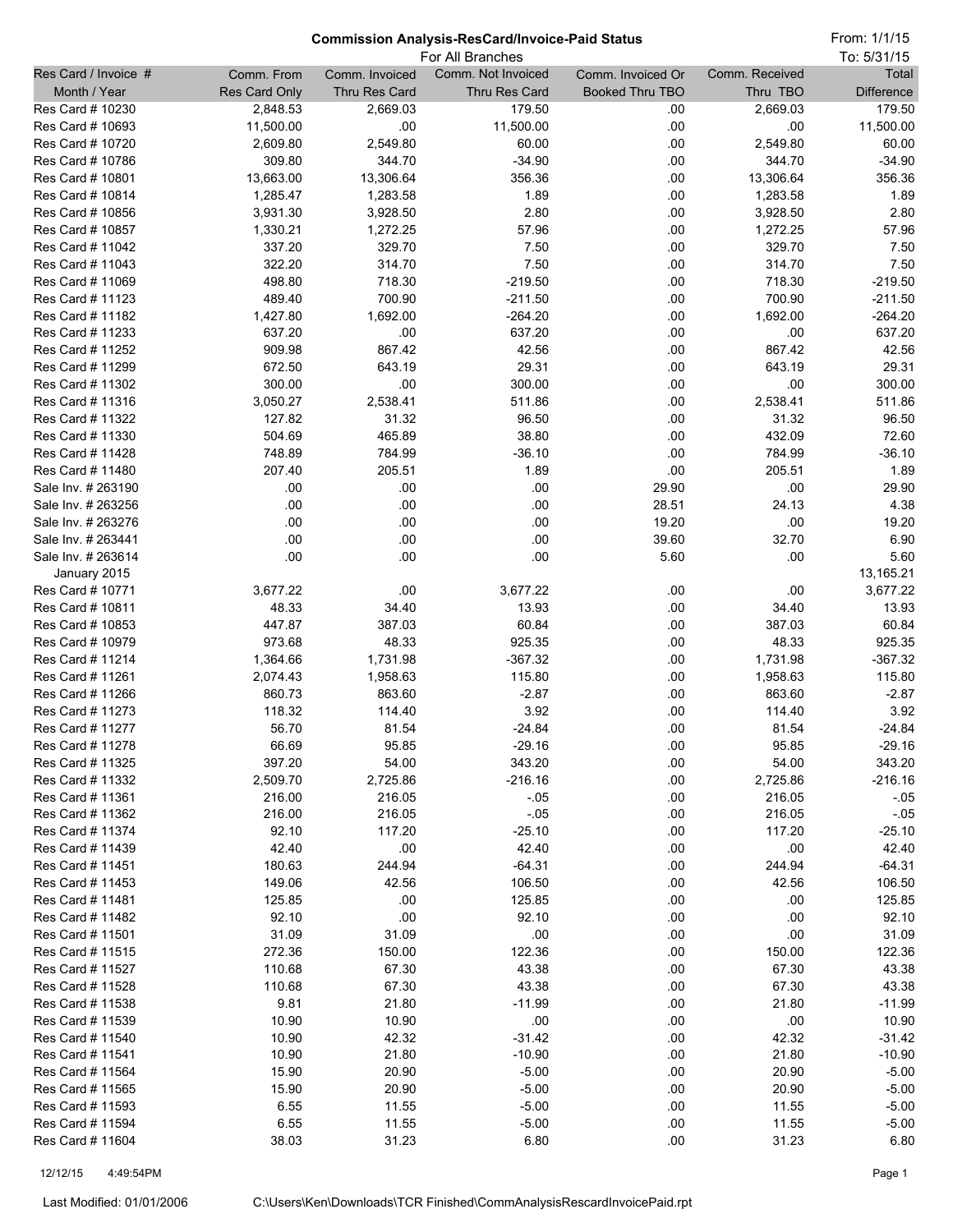From: 1/1/15

| For All Branches                         |                  |                  |                    |                   | To: 5/31/15    |                   |
|------------------------------------------|------------------|------------------|--------------------|-------------------|----------------|-------------------|
| Res Card / Invoice #                     | Comm. From       | Comm. Invoiced   | Comm. Not Invoiced | Comm. Invoiced Or | Comm. Received | Total             |
| Month / Year                             | Res Card Only    | Thru Res Card    | Thru Res Card      | Booked Thru TBO   | Thru TBO       | <b>Difference</b> |
| Sale Inv. # 262595                       | .00              | .00              | .00                | 6.44              | .00            | 6.44              |
| Sale Inv. # 263575                       | .00              | .00              | .00                | 46.44             | .00            | 46.44             |
| Sale Inv. # 264611                       | .00              | .00              | .00                | 72.65             | 59.70          | 12.95             |
| February 2015                            |                  |                  |                    |                   |                | 5,026.68          |
| Res Card # 10656                         | 1,023.00         | 436.00           | 587.00             | .00               | 436.00         | 587.00            |
| Res Card # 10657                         | 1,144.30         | 1,184.87         | $-40.57$           | .00               | 1,184.87       | $-40.57$          |
| Res Card # 10658                         | 1,081.69         | 1,100.34         | $-18.65$           | .00               | 1,100.34       | $-18.65$          |
| Res Card # 10660                         | 1,023.00         | 524.82           | 498.18             | .00               | 524.82         | 498.18            |
| Res Card # 10661                         | 1,023.00         | .00              | 1,023.00           | .00               | .00            | 1,023.00          |
| Res Card # 10714                         | 1,129.45         | 1,127.56         | 1.89               | .00               | 1,127.56       | 1.89              |
| Res Card # 11219                         | 197.87           | 149.62           | 48.25              | .00               | 149.62         | 48.25             |
| Res Card # 11223                         | 585.03           | 585.48           | $-45$              | .00               | 585.48         | $-45$             |
| Res Card # 11230<br>Res Card # 11248     | 291.46<br>864.45 | 291.46<br>804.66 | .00<br>59.79       | .00<br>.00        | .00<br>804.66  | 291.46<br>59.79   |
| Res Card # 11276                         | 867.46           | 868.00           | $-54$              | .00               | 868.00         | $-0.54$           |
| Res Card # 11293                         | 1,248.40         | 1,247.20         | 1.20               | .00               | 1,247.20       | 1.20              |
| Res Card # 11323                         | 55.60            | 54.40            | 1.20               | .00               | 54.40          | 1.20              |
| Res Card # 11389                         | 524.78           | 92.80            | 431.98             | .00               | 92.80          | 431.98            |
| Res Card # 11391                         | 542.66           | 31.60            | 511.06             | .00               | 31.60          | 511.06            |
| Res Card # 11396                         | 5,245.00         | 845.00           | 4,400.00           | .00               | 845.00         | 4,400.00          |
| Res Card # 11425                         | 147.60           | 147.50           | .10                | .00               | 147.50         | .10               |
| Res Card # 11452                         | 818.59           | 801.43           | 17.16              | .00               | 801.43         | 17.16             |
| Res Card # 11467                         | 1,056.50         | 1,057.12         | $-62$              | .00               | 1,057.12       | $-62$             |
| Res Card # 11483                         | 47.23            | 18.24            | 28.99              | .00               | 18.24          | 28.99             |
| Res Card # 11490                         | 166.32           | 253.26           | $-86.94$           | .00               | 253.26         | $-86.94$          |
| Res Card # 11580                         | 12.69            | 8.00             | 4.69               | .00               | 8.00           | 4.69              |
| Res Card # 11680                         | 4.45             | 2.47             | 1.98               | .00               | 2.47           | 1.98              |
| Res Card # 11691                         | 132.70           | 131.87           | .83                | .00               | 131.87         | .83               |
| Res Card # 11692                         | 84.90            | 83.45            | 1.45               | .00               | 83.45          | 1.45              |
| Res Card # 11703                         | 16.48            | 16.48            | .00                | .00               | .00            | 16.48             |
| Res Card # 11736                         | 53.28            | 52.38            | .90                | .00               | 52.38          | .90               |
| Sale Inv. # 60454                        | .00              | .00              | .00                | 622.09            | .00            | 622.09            |
| Sale Inv. # 265705                       | .00              | .00              | .00                | 10.46             | 8.46           | 2.00              |
| Sale Inv. # 265971                       | .00              | .00              | .00                | 51.60             | .00            | 51.60             |
| Sale Inv. # 265972                       | .00              | .00              | .00                | 41.40             | 32.70          | 8.70              |
| Sale Inv. # 266189                       | .00              | .00              | .00                | 73.12             | 63.12          | 10.00             |
| Sale Inv. # 266236                       | .00              | .00              | .00                | 5.68              | .00            | 5.68              |
| Sale Inv. # 266431<br>Sale Inv. # 266432 | .00              | .00              | .00                | 21.59             | .00            | 21.59             |
| Sale Inv. # 266434                       | .00<br>$.00$     | .00<br>.00       | .00<br>.00         | 21.59<br>16.33    | .00<br>.00     | 21.59<br>16.33    |
| Sale Inv. # 267367                       | .00              | .00              | .00                | 63.24             | 53.03          | 10.21             |
| Sale Inv. # 267511                       | .00              | .00              | .00                | 226.00            | .00            | 226.00            |
| March 2015                               |                  |                  |                    |                   |                | 8,775.61          |
| Res Card # 10826                         | 1,522.68         | 1,555.17         | $-32.49$           | .00               | 1,555.17       | $-32.49$          |
| Res Card # 10981                         | 926.83           | 435.51           | 491.32             | .00               | 435.51         | 491.32            |
| Res Card # 11019                         | 569.70           | 494.70           | 75.00              | .00               | 494.70         | 75.00             |
| Res Card # 11020                         | 672.57           | 595.68           | 76.89              | .00               | 595.68         | 76.89             |
| Res Card # 11118                         | 1,919.77         | 1,309.87         | 609.90             | .00               | 1,309.87       | 609.90            |
| Res Card # 11193                         | 918.26           | 1,836.51         | $-918.25$          | .00               | 1,836.51       | $-918.25$         |
| Res Card # 11220                         | 417.25           | 369.00           | 48.25              | .00               | 369.00         | 48.25             |
| Res Card # 11262                         | 1,471.58         | 1,474.08         | $-2.50$            | .00               | 1,474.08       | $-2.50$           |
| Res Card # 11301                         | 518.29           | 164.00           | 354.29             | .00               | 164.00         | 354.29            |
| Res Card # 11309                         | 884.90           | 880.50           | 4.40               | .00               | 862.00         | 22.90             |
| Res Card # 11315                         | 546.73           | 404.50           | 142.23             | .00               | 404.50         | 142.23            |
| Res Card # 11375                         | 225.21           | 80.46            | 144.75             | .00               | 80.46          | 144.75            |
| Res Card # 11407                         | 256.77           | 254.88           | 1.89               | .00               | 254.88         | 1.89              |
| Res Card # 11440                         | 275.55           | 215.71           | 59.84              | .00               | 215.71         | 59.84             |
| Res Card # 11487                         | 1,199.25         | 1,092.42         | 106.83             | .00               | 1,092.42       | 106.83            |
| Res Card # 11506                         | 760.10           | .00              | 760.10             | .00               | .00            | 760.10            |
| Res Card # 11511                         | 1,339.38         | 1,296.82         | 42.56              | .00               | 1,296.82       | 42.56             |
| Res Card # 11512                         | 325.50           | 325.20           | .30                | .00               | 325.20         | .30               |

12/12/15 4:49:54PM Page 2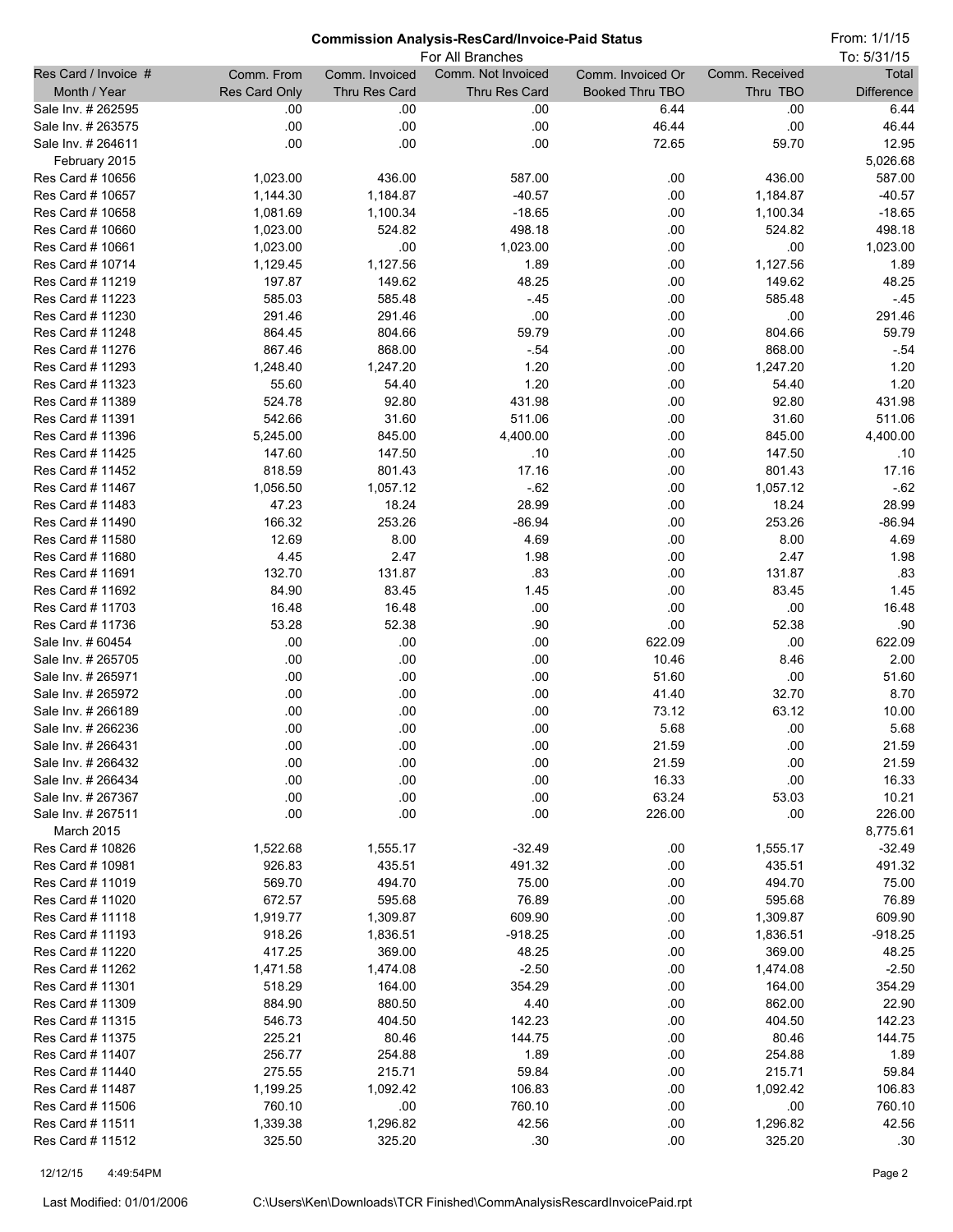From: 1/1/15

|                                      |                      |                    | For All Branches   |                        |                    | To: 5/31/15       |
|--------------------------------------|----------------------|--------------------|--------------------|------------------------|--------------------|-------------------|
| Res Card / Invoice #                 | Comm. From           | Comm. Invoiced     | Comm. Not Invoiced | Comm. Invoiced Or      | Comm. Received     | Total             |
| Month / Year                         | <b>Res Card Only</b> | Thru Res Card      | Thru Res Card      | <b>Booked Thru TBO</b> | Thru TBO           | <b>Difference</b> |
| Res Card # 11529                     | 1,021.17             | 1,161.94           | $-140.77$          | .00                    | 1,161.94           | $-140.77$         |
| Res Card # 11566                     | 566.65               | 672.07             | $-105.42$          | .00                    | 672.07             | $-105.42$         |
| Res Card # 11568                     | 127.95               | 79.50              | 48.45              | .00                    | 79.50              | 48.45             |
| Res Card # 11587                     | 3,198.48             | 3,198.42           | .06                | .00                    | 3,198.42           | .06               |
| Res Card # 11592<br>Res Card # 11605 | 343.02<br>1,629.75   | 335.02<br>1,571.30 | 8.00<br>58.45      | .00                    | 335.02<br>1,571.30 | 8.00<br>58.45     |
| Res Card # 11671                     | 80.73                | 59.80              | 20.93              | .00<br>.00             | 59.80              | 20.93             |
| Res Card # 11694                     | 11.00                | .00                | 11.00              | .00                    | .00                | 11.00             |
| Res Card # 11699                     | 124.80               | 20.80              | 104.00             | .00                    | 20.80              | 104.00            |
| Res Card # 11716                     | 31.08                | 30.24              | .84                | .00                    | 30.24              | .84               |
| Res Card # 11718                     | 53.28                | 51.84              | 1.44               | .00                    | 51.84              | 1.44              |
| Res Card # 11719                     | 25.14                | 25.14              | .00                | .00                    | .00                | 25.14             |
| Res Card # 11731                     | 7.08                 | 7.09               | $-.01$             | .00                    | 7.09               | $-0.01$           |
| Res Card # 11732                     | 88.00                | 65.90              | 22.10              | .00                    | 65.90              | 22.10             |
| Res Card # 11751                     | 84.50                | 84.50              | .00                | .00                    | .00                | 84.50             |
| Res Card # 11759                     | 33.00                | 15.10              | 17.90              | .00                    | 15.10              | 17.90             |
| Res Card # 11761                     | 17.90                | 17.90              | .00                | .00                    | .00                | 17.90             |
| Res Card # 11776                     | 167.00               | 153.35             | 13.65              | .00                    | 153.35             | 13.65             |
| Res Card # 11840                     | 2,340.10             | 1,945.71           | 394.39             | .00                    | 1,945.71           | 394.39            |
| Res Card # 11957                     | 29.10                | 29.10              | .00                | .00                    | .00                | 29.10             |
| Sale Inv. #86676                     | .00                  | .00                | .00                | 155.25                 | 147.75             | 7.50              |
| Sale Inv. #86913                     | .00                  | .00                | .00                | 33.47                  | 19.30              | 14.17             |
| Sale Inv. #86915                     | .00                  | .00                | .00                | 57.60                  | 43.43              | 14.17             |
| Sale Inv. #86935                     | .00                  | .00                | .00                | 9.44                   | .00                | 9.44              |
| Sale Inv. # 101048                   | .00                  | .00                | .00                | 79.41                  | .00                | 79.41             |
| Sale Inv. # 266452                   | .00                  | .00                | .00                | 60.00                  | .00                | 60.00             |
| Sale Inv. # 266483                   | .00                  | .00                | .00                | 60.00                  | .00                | 60.00             |
| Sale Inv. # 266574                   | .00                  | .00                | .00                | .98                    | .00                | .98               |
| Sale Inv. # 266575                   | .00                  | .00                | .00                | .98                    | .00                | .98               |
| Sale Inv. # 267831                   | .00                  | .00                | .00                | 143.32                 | 83.32              | 60.00             |
| Sale Inv. # 268304                   | .00                  | .00                | .00                | 118.95                 | 28.95              | 90.00             |
| Refund Inv. # 268176                 | .00                  | .00                | .00                | $-30.00$               | .00                | $-30.00$          |
| April 2015<br>Res Card # 10409       | 1,775.20             | 1,765.99           | 9.21               | .00                    | 1,765.99           | 2,962.11<br>9.21  |
| Res Card # 10463                     | 516.77               | 853.90             | $-337.13$          | .00                    | 853.90             | $-337.13$         |
| Res Card # 10471                     | 454.60               | 528.35             | $-73.75$           | .00                    | 528.35             | $-73.75$          |
| Res Card # 10472                     | 65.34                | 63.72              | 1.62               | .00                    | 63.72              | 1.62              |
| Res Card # 10473                     | 43.74                | 31.20              | 12.54              | .00                    | 31.20              | 12.54             |
| Res Card # 10478                     | 713.63               | 524.94             | 188.69             | .00                    | 524.94             | 188.69            |
| Res Card # 10483                     | 435.24               | 538.88             | $-103.64$          | .00                    | 538.88             | $-103.64$         |
| Res Card # 10508                     | 606.81               | 936.27             | $-329.46$          | .00                    | 514.54             | 92.27             |
| Res Card # 10584                     | 939.22               | 1,014.22           | $-75.00$           | .00                    | 997.80             | $-58.58$          |
| Res Card # 10590                     | 703.01               | 694.12             | 8.89               | .00                    | 694.12             | 8.89              |
| Res Card # 10665                     | 72.94                | 71.05              | 1.89               | .00                    | 71.05              | 1.89              |
| Res Card # 10732                     | 58.32                | 79.38              | $-21.06$           | .00                    | 47.25              | 11.07             |
| Res Card # 11033                     | 1,273.40             | 1,176.90           | 96.50              | .00                    | 1,176.90           | 96.50             |
| Res Card # 11084                     | 588.37               | 595.09             | $-6.72$            | .00                    | 595.09             | $-6.72$           |
| Res Card # 11155                     | 1,246.22             | 946.72             | 299.50             | .00                    | 946.72             | 299.50            |
| Res Card # 11188                     | 933.42               | 1,426.90           | $-493.48$          | .00                    | 1,426.90           | $-493.48$         |
| Res Card # 11189                     | 582.50               | .00                | 582.50             | .00                    | .00                | 582.50            |
| Res Card # 11190                     | 935.55               | 897.55             | 38.00              | .00                    | 897.55             | 38.00             |
| Res Card # 11231                     | 311.48               | 27.00              | 284.48             | .00                    | 27.00              | 284.48            |
| Res Card # 11246                     | 2,386.95             | 3,543.83           | $-1,156.88$        | .00                    | 3,543.83           | $-1,156.88$       |
| Res Card # 11265                     | 1,778.39             | 1,803.19           | $-24.80$           | .00                    | 1,803.19           | $-24.80$          |
| Res Card # 11280                     | 196.56               | 223.02             | $-26.46$           | .00                    | 223.02             | $-26.46$          |
| Res Card # 11399                     | 1,315.16             | 1,067.96           | 247.20             | .00                    | 1,063.96           | 251.20            |
| Res Card # 11426                     | 383.46               | 93.96              | 289.50             | .00                    | 93.96              | 289.50            |
| Res Card # 11427                     | 1,583.18             | 1,026.08           | 557.10             | .00                    | 1,026.08           | 557.10            |
| Res Card # 11442<br>Res Card # 11460 | 202.06               | 246.06             | $-44.00$           | .00                    | 246.06             | $-44.00$          |
| Res Card # 11461                     | 527.22<br>515.88     | 507.20<br>498.80   | 20.02<br>17.08     | .00<br>.00             | 507.20<br>498.80   | 20.02<br>17.08    |
|                                      |                      |                    |                    |                        |                    |                   |

12/12/15 4:49:54PM Page 3